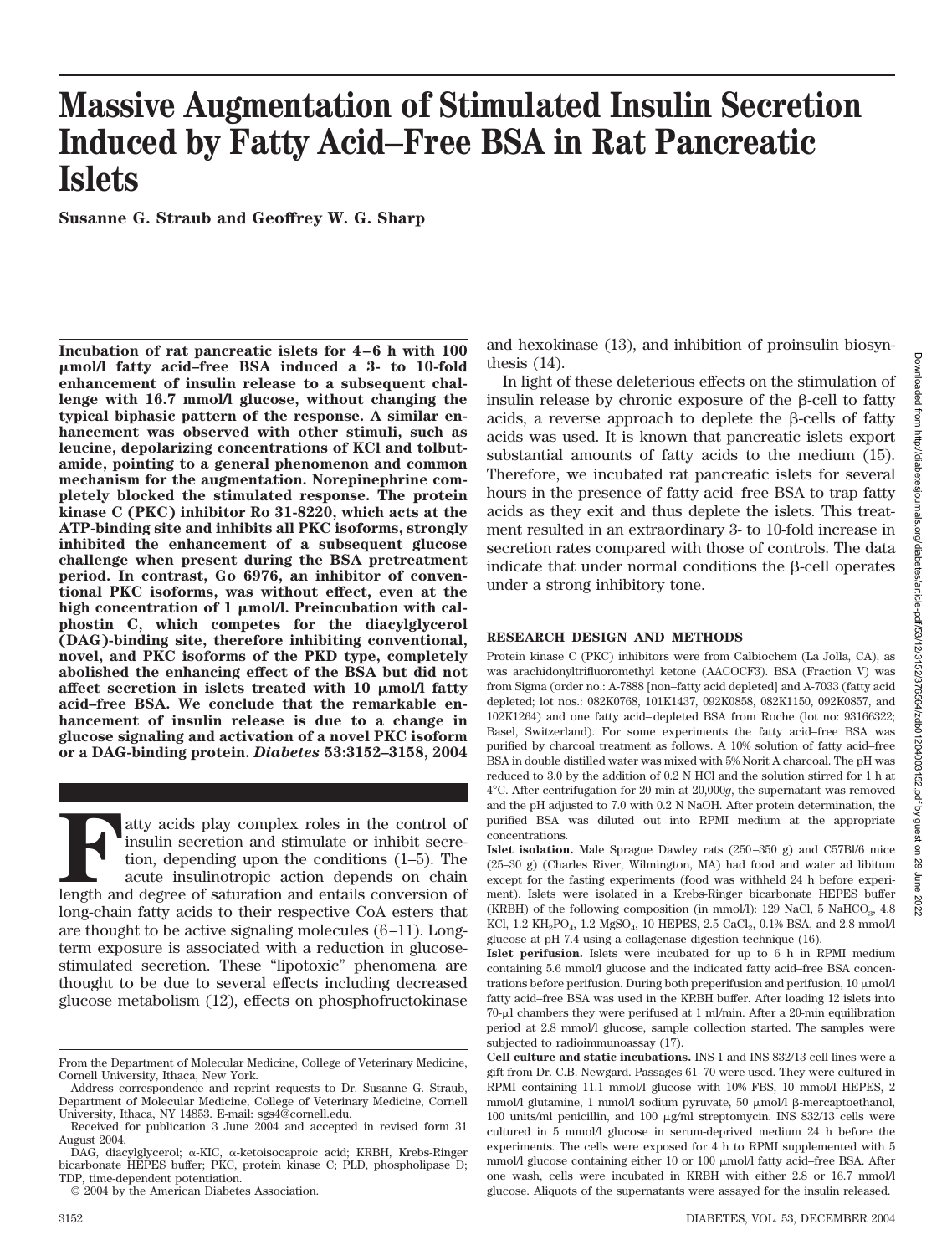

**FIG. 1.** *A***: Insulin secretory response to 16.7 mmol/l glucose by isolated rat islets that had been preincubated for 4 h in RPMI medium containing 5.6 mmol/l glucose and either 10 mol/l fatty acid–free BSA (**-**) or 100 mol/l fatty acid–free BSA (**F**). Following the preincubation, the islets were perifused with KRBH buffer containing 10 mol/l fatty acid–free BSA and 2.8 mmol/l glucose for 20 min (the equilibration period). Perifusate samples were taken for insulin radioimmunoassay from 0 to 60 min. At 10 min the perifusates were changed to KRBH buffer containing 10 mol/l** fatty acid–free BSA and 16.7 mmol/l glucose. Results are means  $\pm$  SEM,  $n = 6$ . B: Insulin secretory response to 16.7 mmol/l glucose by isolated **rat islets that had been preincubated for 4 h in RPMI medium containing 5.6 mmol/l glucose and either 100 mol/l BSA that was not fatty acid** free ( $\circ$ ) or 100  $\mu$ mol/l fatty acid–free BSA ( $\bullet$ ). Following the preincubation, the islets were perifused with KRBH buffer containing 10  $\mu$ mol/l fatty **acid–free BSA and 2.8 mmol/l glucose for 20 min (the equilibration period). Perifusate samples were taken for insulin radioimmunoassay from** 0 to 60 min. At 10 min the perifusates were changed to KRBH buffer containing 10  $\mu$ mol/l fatty acid–free BSA and 16.7 mmol/l glucose. Results are means  $\pm$  **SEM,**  $n = 4$ . IRI, immunoreactive insulin.

## **RESULTS**

No significant difference was detected in the response to 16.7 mmol/l glucose between islets that had been preincubated for 4 h with 10  $\mu$ mol/l fatty acid–free BSA  $\mu$ mol/l or BSA that was not fatty acid free (data not shown). Consequently, we used  $10 \mu$ mol/l fatty acid–free BSA in all control experiments. The effect of incubating rat pancreatic islets for 4 h in RPMI containing  $100 \mu$ mol/l fatty acid–free BSA compared with control islets with  $10 \mu \mathrm{mol/l}$ fatty acid–free BSA is shown in Fig. 1*A*. Under control conditions, the basal release rate was  $18 \pm 2$  pg  $\cdot$  islet<sup>-1</sup>  $\cdot$  $min^{-1}$ . Stimulation with 16.7 mmol/l glucose resulted in a biphasic response with a first-phase peak of  $210 \pm 28$  pg  $\cdot$ islet<sup>-1</sup>  $\cdot$  min<sup>-1</sup> after 6 min, a nadir after 10 min of 88  $\pm$  30  $pg \cdot islet^{-1} \cdot min^{-1}$ , and a rising second phase that reached a plateau of 381  $\pm$  116 pg  $\cdot$  islet<sup>-1</sup>  $\cdot$  min<sup>-1</sup> at 46 min. Under test conditions (preincubation with  $100 \mu$ mol/l BSA), the basal release rate was  $17 \pm 2$  pg  $\cdot$  islet<sup>-1</sup>  $\cdot$  min<sup>-1</sup>. Stimulation with 16.7 mmol/l glucose resulted in a first-phase peak of 469  $\pm$  66 pg  $\cdot$  islet<sup>-1</sup>  $\cdot$  min<sup>-1</sup>, a nadir of 130  $\pm$  15 pg  $\cdot$  $islet^{-1} \cdot min^{-1}$ , and a rising second phase that reached a plateau of 1,958  $\pm$  350 pg  $\cdot$  islet<sup>-1</sup>  $\cdot$  min<sup>-1</sup>. The maximum rates for the first and second phases were significantly different. Thus, both phases of release were augmented by preincubation with  $100 \mu$ mol/l fatty acid–free BSA, while the basal release rate and the rate at the nadir were unaffected. At the peak of the first phase the secretion rate was 135% higher, and at the plateau of the second phase the secretion rate was 435% higher. Notably, the temporal profiles of the biphasic responses under the two conditions were identical, with the same time for the first-phase peak, the nadir, and the second-phase plateau. In separate experiments, the response to 11.1 mmol/l glucose following incubation with  $100 \mu$ mol/l fatty acid–free BSA was augmented by 437% (integrated insulin release over 50

min) relative to islets incubated with  $10 \mu$ mol/l fatty acid–free BSA  $(n = 4)$ . When islets manifesting the augmented response were exposed to  $10 \mu$ mol/l norepinephrine, insulin release rates returned to basal values (data not shown). Thus, insulin is being released by the normal mechanisms of exocytosis.

In view of this remarkable phenomenon, two possibilities were examined further: *1*) that the augmentation was due to an impurity in the batch of fatty acid–free BSA used and *2*) that the effect was indeed due to extraction of fatty acids from the islets. On the premise that an impurity would not likely be present in all lots of BSA, we tested an additional five lots of fatty acid–free BSA from Sigma. All lots induced augmentation (data not shown). Additionally, a lot from Roche (Basel, Switzerland) also induced a 580% augmentation of the response to 16.7 mmol/l glucose,  $n =$ 4) (data not shown). Additionally, BSA was treated with charcoal (18) and compared with non–charcoal-treated BSA. Enhancement of glucose-stimulated secretion was similar in both cases (data not shown). Taken together, these data suggest that the effect of the fatty acid–free BSA is not due to an impurity.

To seek evidence that augmentation is indeed due to extraction of fatty acids, the following experiments were performed. In the first, the effect of preincubation with 100 -mol/l BSA (not fatty acid free) was compared with 100 -mol/l fatty acid–free BSA. While there may have been some enhancement of release in the islets pretreated with BSA (Fig. 1*B*), the paired islets treated with fatty acid–free BSA released insulin at much higher rates. This suggests that the lack of fatty acids in the BSA, and likely extraction of fatty acids from the islets, is the cause of the augmentation.

In the second series of experiments, fatty acids were added to the RPMI medium used in the incubations. RPMI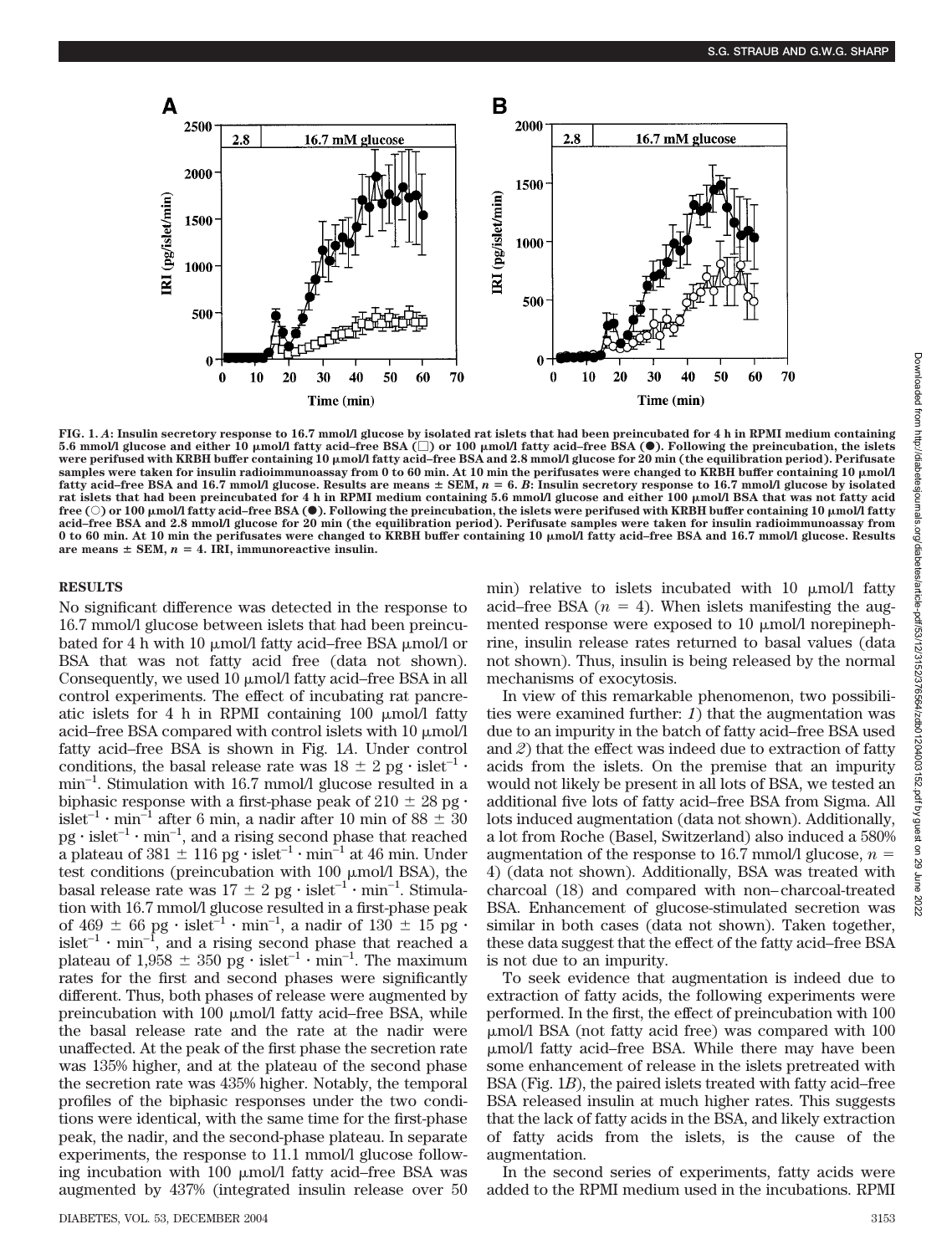



FIG. 2. Insulin secretory response to 20 mmol/l  $\alpha$ -KIC by isolated rat **islets that had been preincubated for 4 h in RPMI medium containing**  $5.6$  mmol/l glucose and either  $10$   $\mu$ mol/l fatty acid–free BSA ( $\Box$ ),  $100$ **mol/l fatty acid–free BSA (**F**), or 100 mol/l fatty acid–free BSA plus 20 mol/l free palmitate (**f**). Following the preincubation, the islets were perifused with KRBH buffer containing 10 mol/l fatty acid–free BSA and 2.8 mmol/l glucose for 20 min (the equilibration period). Perifusate samples were taken for insulin radioimmunoassay from 0 to 40 min. At 4 min the perifusates were changed to KRBH buffer** containing 10  $\mu$ mol/l fatty acid–free BSA and 20  $\mu$ mol/l  $\alpha$ -KIC. Results are means  $\pm$  **SEM,**  $n = 4$ . IRI, immunoreactive insulin.

containing 340  $\mu$ mol/l palmitate with 100  $\mu$ mol/l fatty acid–free BSA (free palmitate  $\sim$ 1  $\mu$ mol/l) and RPMI containing 600 µmol/l caproate and 100 µmol/l fatty acid–free BSA (free caproate  $\sim$ 10  $\mu$ mol/l) failed to affect the augmentation. However, buffer containing 600 µmol/l palmitate with 100  $\mu$ mol/l fatty acid–free BSA ( $\sim$ 10  $\mu$ mol/l free palmitate) reduced the response (integrated over 50 min) by 30% (data not shown). Free fatty acid estimates are according to Spector et al. (19). Next, we increased the free fatty acid concentration to 20  $\mu$ mol/l during the preincubation period. In addition, since prolonged fatty acid treatment can inhibit subsequent glucose-induced secretion (14), we took advantage of the fact that  $\alpha$ -ketoisocaproic acid ( $\alpha$ -KIC)-induced stimulation is immune to prior fatty acid treatment (14). In islets exposed for 4 h to 100  $\mu$ mol/l fatty acid–depleted BSA (vs. 10  $\mu$ mol/l), we observed augmentation of the  $\alpha$ -KIC–induced secretion (255% higher than the low BSA-treated islets). However, pretreatment of paired islets with a free palmitate concentration of 20  $\mu$ mol/l (7.1 mol/mol) essentially obliterated the augmentation  $(>\!95\%$  inhibition) (Fig. 2), supporting the idea that augmentation is due to extraction of fatty acids.

Preincubation for 4 h with  $100 \mu$ mol/l fatty acid-free BSA also augmented the responses to 10 mmol/l leucine  $(500\%)$ , 40 mmol/l KCl  $(270\%)$ , and  $250 \mu$ mol/l tolbutamide (450%) over a 20-min exposure. Thus augmentation is not limited to glucose or nutrient secretagogues. Similarly, the response of the ATP-sensitive  $K^+$  channel–independent pathway tested by stimulating the islets with 16.7 mmol/l glucose in the presence of KCl and diazoxide showed marked augmentation (Fig. 3).

The secretion rate of islets from 24-h–fasted rats was

FIG. 3. Insulin secretory response to 40 mmol/l KCl, 250  $\mu$ mol/l **diazoxide, and 16.7 mmol/l glucose by isolated rat islets that had been preincubated for 4 h in RPMI medium containing 5.6 mmol/l glucose and either 10** μmol/l fatty acid–free BSA (□) or 100 μmol/l fatty acid–free **BSA (**f**). Following the preincubation, the islets were perifused with KRBH buffer containing 10 mol/l fatty acid–free BSA and 2.8 mmol/l glucose for 20 min (the equilibration period). Perifusate samples were taken for insulin radioimmunoassay from 0 to 44 min. At 10 min the** perifusates were changed to KRBH buffer containing 10  $\mu$ mol/l fatty **acid–free BSA and 16.7 mmol/l glucose, KCl, and diazoxide. Results are**  $means \pm SEM, n = 4$ . IRI, immunoreactive insulin.

augmented by 450% (data not shown), similar to that seen in islets from fed rats (435%). When mouse islets were preincubated for 4 h in 100 µmol/l fatty acid–free BSA, no significant enhancement of glucose-stimulated insulin secretion was observed. During the first phase (0–14 min), control islets (10  $\mu$ mol/l BSA) released 931  $\pm$  106 vs.  $1,129 \pm 93$  pg insulin per islet for the test islets ( $P > 0.17$ ,  $n = 4$ ). During the second phase  $(14-40 \text{ min})$ , control islets released 2,148  $\pm$  289 vs. 2,265  $\pm$  249 pg insulin per islet for the test islets  $(P > 0.37, n = 4)$ . Additionally, preincubation with 100  $\mu$ mol/l fatty acid–free BSA for 4 h failed to affect the responsiveness of two clonal  $\beta$ -cell lines: the INS-1 cell, which does not manifest the ATPsensitive  $K^+$  channel–independent pathway of glucose signaling (20), and the INS 832/13 cell, which does (20,21). INS-1 control cells in the presence of 16.7 mmol/l glucose released  $59 \pm 3$  ng  $\cdot$  well<sup>-1</sup>  $\cdot$  30 min<sup>-1</sup>; the test cells also released  $59 \pm 3$  ng  $\cdot$  well<sup>-1</sup>  $\cdot$  30 min<sup>-1</sup>. INS 832/13 control cells in the presence of 16.7 mmol/l glucose released 71  $\pm$  $5 \text{ ng} \cdot \text{well}^{-1} \cdot 30 \text{ min}^{-1}$  and the test cells  $73 \pm 3 \text{ ng} \cdot \text{well}^{-1}$  $\cdot$  30 min<sup>-1</sup>.

In time course studies, preincubation with  $100 \mu$ mol/l BSA for 1 h had no effect. An enhanced secretory response was detectable after 2 h and was maximal between 4 and 6 h (data not shown). In view of this, it seemed possible that de novo protein synthesis could be involved. Therefore, experiments were performed in which  $10 \mu$ mol/l cycloheximide—chosen because it inhibits protein synthesis in pancreatic islets by  $>90\%$  (22)—was included during the 4-h preincubation period with 100  $\mu$ mol/l BSA. Cycloheximide reduced the first phase of glucose-induced secretion by 50%, as reported previously for freshly isolated islets (22), and slightly delayed the onset of the second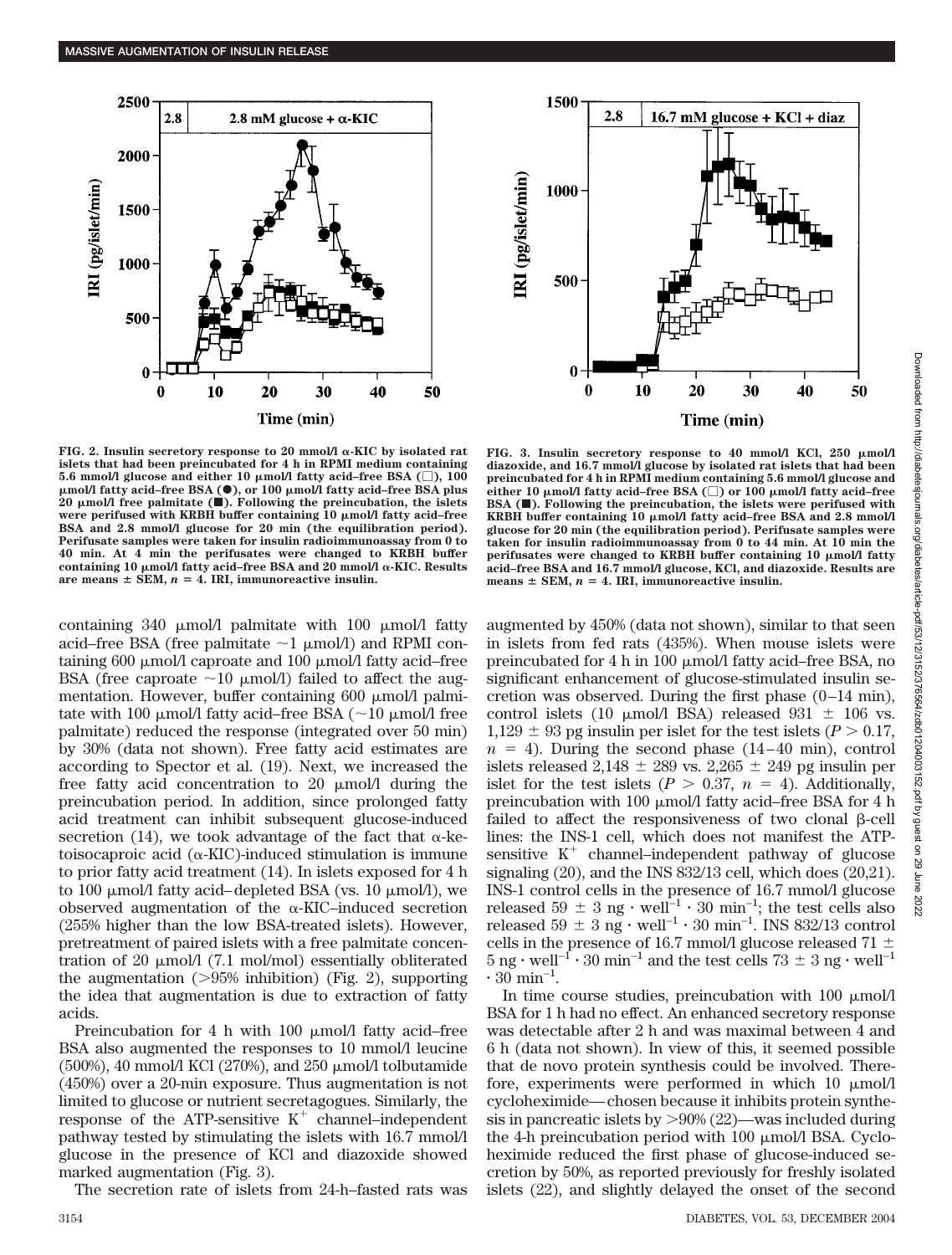

**FIG. 4. Insulin secretory response to 16.7 mmol/l glucose by isolated rat islets that had been preincubated for 4 h in RPMI medium containing 100 mol/l fatty acid–free BSA and 5.6 mmol/l glucose in the presence (■)** or absence (□) of 10 µmol/l cycloheximide. Following the **preincubation, the islets were perifused with KRBH buffer containing 10 mol/l fatty acid–free BSA for 20 min (the equilibration period). Perifusate samples were taken for insulin radioimmunoassay from 0 to 60 min. At 10 min the perifusates were changed to KRBH buffer containing 10 mol/l fatty acid–free BSA and 16.7 mmol/l glucose. Results are means**  $\pm$  **SEM,**  $n = 4$ . IRI, immunoreactive insulin.

phase. However, peak rates at 50–60 min were similar to those of controls (Fig. 4). Therefore, augmentation is not due to de novo protein synthesis.

Because of the potential involvement of lipids in the augmentation, inhibitors of different pathways activated by lipids were studied. When islets were incubated for 4 h in  $100 \mu$ mol/l fatty acid–free BSA in the presence and absence of 50  $\mu$ mol/l AACOCF3, a specific inhibitor of phospholipase  $A_2$  (23), no inhibition of the biphasic response to 16.7 mmol/l glucose was seen. When 100 nmol/l wortmannin was used there was no inhibition of glucosestimulated insulin secretion under control  $(10 \mu \text{mol}/\text{l}$  fatty acid–free BSA) or augmented (100 µmol/l fatty acid–free BSA) conditions. This rules out the involvement of PI  $3$ -kinase. Raloxifene (50  $\mu$ mol/l), which inhibits phospholipase D (PLD)1 an PLD2 with a half-maximal effective concentration of 4  $\mu$ mol/l (24), did not affect the augmentation of insulin release (data not shown). This would argue against a role for PLD.

The next experiments explored the potential involvement of PKC and used inhibitors targeting different subclasses of PKC. To differentiate between effects of these inhibitors on glucose stimulus-secretion coupling and their effects on BSA-induced augmentation, two conditions were studied: *1*) effects on acute glucose-induced secretion with freshly isolated islets and *2*) inclusion of the inhibitors only during the 4-h preincubation period. The concentrations used were chosen according to their previous use and effectiveness in pancreatic islets (25–27).

Ro 31-8220 binds to the ATP-binding site, thereby inhibiting the phosphorylating activity of all PKC isoforms (25). Ro 31-8220 (10  $\mu$ mol/l), added 20 min before the stimulus of 16.7 mmol/l glucose to freshly isolated islets and present throughout the experiment, inhibited both phases



Downloaded from http://diabetesjournals.org/diabetes/article-pdf/53/12/2195/35/4/2db01204001204001204 Downloaded from http://diabetesjournals.org/diabetes/article-pdf/53/12/3152/376564/zdb01204003152.pdf by guest on 29 June 20222022

**FIG. 5.** *A***: The effect of Ro 31-8220 on the insulin secretory response to 16.7 mmol/l glucose by freshly isolated rat islets. The islets were preperifused with KRBH buffer containing 2.8 mmol/l glucose for 20 min before one set of islets () was exposed to 10 mol/l Ro 31-8220 at 0 min. At 20 min the perifusates were changed to KRBH buffer** containing 16.7 mmol/l glucose with Ro  $31-8220$  ( $\diamond$ ) or without Ro  $31-8220$  ( $\blacklozenge$ ). Results are means  $\pm$  SEM,  $n = 4$ . *B*: Shown in top panel **is the effect of Ro 31-8220 on the insulin secretory response to 16.7 mmol/l glucose by isolated rat islets that had been preincubated for 4 h in RPMI medium containing 100 mol/l fatty acid–free BSA and 5.6 mmol/l** glucose in the absence  $(\bullet)$  or presence  $(\circ)$  of 10  $\mu$ mol/l Ro **31-8220. Shown in the bottom panel is the effect of 4 h preincubation with 10**  $\mu$ mol/l fatty acid–free BSA in the absence ( $\blacksquare$ ) or presence ( $\Box$ ) **of 10 mol/l Ro 31-8220. Following the preincubations, the islets were perifused with KRBH buffer containing 10 mol/l fatty acid–free BSA and 2.8 mmol/l glucose for 20 min (the equilibration period). At 10 min the perifusates were changed to KRBH buffer containing 10 mol/l fatty acid–free BSA and 16.7 mmol/l glucose. Ro 31-8220 was not** present at any time during the perifusions. Results are means  $\pm$  SEM,  $n = 4$ . IRI, immunoreactive insulin.

of glucose-stimulated insulin secretion by 50% (Fig. 5*A*). When Ro 31-8220 was present only during the 4 h preincubation period with  $100 \mu$ mol/l fatty acid–free BSA, it decreased both phases of the augmented glucose-stimu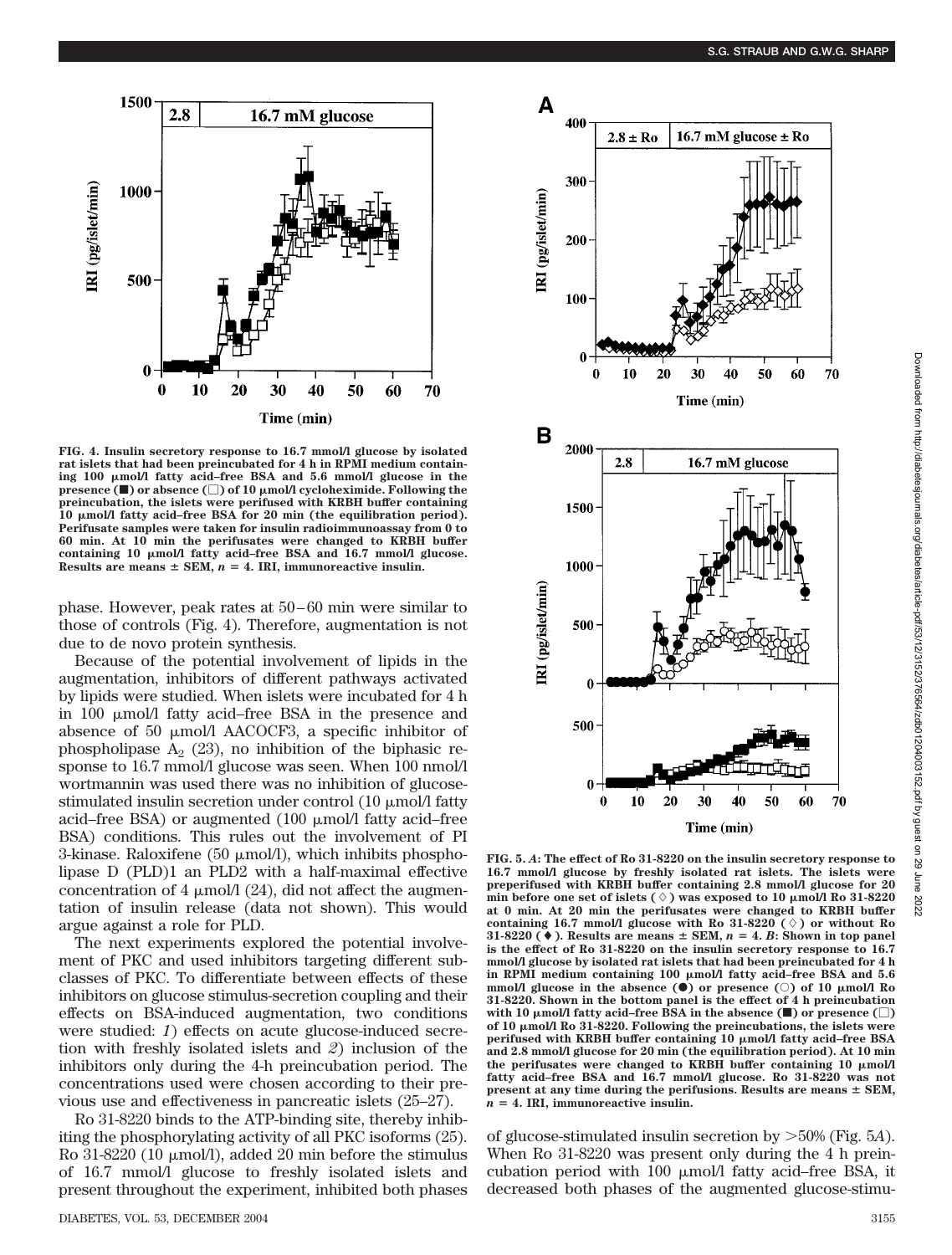lated insulin secretion but to a larger extent than seen under acute conditions (Fig. 5*B*). Similar results to those in freshly isolated islets were obtained with Ro 31-8220 when islets were preincubated for  $4 h$  with low  $(10 \mu \text{mol/l})$ fatty acid–free BSA (lower Fig. 5*B*). These results suggest the involvement of a PKC in glucose-stimulated insulin secretion and, more importantly for this work, in the mechanism by which augmentation is induced. Therefore, additional PKC inhibitor studies were performed.

Go 6976 (1  $\mu$ mol/l), a selective inhibitor of conventional PKC isoforms, had no effect on glucose-stimulated insulin secretion when added acutely or on the subsequent secretory response when present during the 4-h preincubation period (data not shown). Thus, the conventional PKCs,  $\alpha$ ,  $\beta I$ ,  $\beta II$ , and  $\gamma$ , appear not to be involved in glucosestimulated insulin secretion and also not involved in the induction of augmentation.

Calphostin C acts at the DAG-binding site and inhibits conventional and novel PKC isoforms and DAG-binding proteins. Calphostin C  $(1 \mu \text{mol/l})$  had no effect on insulin release stimulated acutely by glucose in freshly isolated islets (Fig. 6*A*), as reported previously (26). However, when freshly isolated islets were preincubated for 30 min with  $1 \mu \text{mol/l}$  calphostin C, a substantial inhibition of the glucose response was observed (Fig. 6*B*). This occurred despite the calphostin C not being present during the perifusion. Thus the effect of calphostin C to inhibit glucose-stimulated insulin secretion is either time dependent or the compound must be present in the cell before the stimulation with glucose begins, i.e., it is possible that stimulation with glucose blocks the effect of the calphostin C. When the drug was present during the 4-h incubation of islets with 10  $\mu$ mol/l fatty acid–free BSA, no inhibition was observed (Fig. 6*C*). This is remarkable because a 30-min preincubation with the drug inhibits glucose-stimulated release (Fig. 6*B*). Even more remarkable, when the drug was present during the 4-h incubation of islets with 100 -mol/l fatty acid–free BSA, the response to glucose stimulation was abolished (Fig. 6*C*). Thus the augmented insulin secretion of islets treated with  $100 \mu$ mol/l fatty acid–free BSA is completely dependent on a signaling pathway that is inhibited by calphostin C. In summary, glucose-stimulated insulin secretion in freshly isolated islets is not inhibited by acute administration of calphostin C. However, it can be inhibited if the islets are preincubated with calphostin C for 30 min before the glucose challenge. A 4-h incubation with  $10 \mu$ mol/l fatty acid-free BSA changes  $\beta$ -cell signaling so that the  $\beta$ -cell is no longer inhibited by calphostin C. A 4-h incubation with  $100 \mu$ mol/l fatty acid–free BSA switches the  $\beta$ -cell from its normal glucose signaling to an alternate pathway that results in massive augmentation and is totally blocked by calphostin C. This pathway is presumed to involve a novel PKC or a DAG-binding protein.

### **DISCUSSION**

Rat pancreatic islets preincubated for 4 h with a high concentration of fatty acid–free BSA to deplete them of endogenous fatty acids responded to glucose and other secretagogues with extraordinarily high rates of secretion. These high rates were not seen when the islets were preincubated with fatty acid–containing BSA. Importantly,

basal and nadir secretion were unchanged. The results suggest that the fatty acid content of the islet, or fatty acid derivatives, exert an inhibitory tone on the rate of secretion. Augmentation of the biphasic response to glucose is interesting in several respects. While both phases of release were augmented, they were not augmented to the same extent. The second phase was augmented to a greater extent than the first. As the first phase is thought to be due to the release of an "immediately releasable" pool of granules docked at the  $\beta$ -cell plasma membrane (20,28), augmentation of this phase implies an increase in the size of the immediately releasable pool. The fact that the rate of insulin secretion at the nadir was not augmented  $(P =$ 0.13,  $n = 6$ , Fig. 1*A*) suggests that the immediately releasable pools in both test and control islets have been depleted at this time and that the second phase must develop independently. That the second phase is augmented to a greater extent than the first phase (435 vs. 135%) suggests that the size of the immediately releasable pool of docked granules is limited.

It is not clear how fatty acids exert an inhibitory tone on the  $\beta$ -cell or how depletion of fatty acids leads to a massive augmentation of insulin release. Trying to narrow the field of possible mediators, we focused on signaling pathways linked to secretion and affected by lipids. We conclude from the lack of effect of wortmannin, raloxifene, and AACOCF3 (inhibitors of PI 3-kinase, PLD, and cytosolic phospholipase  $A_2$ , respectively) that their involvement in the augmentation is unlikely. Another class of kinases regulated by lipids is the large family of PKCs. These can be divided into three subclasses, as follows. *1*) The conventional (classical) PKC, consisting of  $\alpha$ ,  $\beta$ <sub>I</sub>, and  $\beta_{II}$  isoforms ( $\gamma$  is not expressed in the  $\beta$ -cell). This group is activated by  $Ca^{2+}$ , DAG, and phosphatidylserine.  $\varnothing$ ) The novel PKC isoforms  $\delta$ ,  $\epsilon$ ,  $\eta$ , and  $\theta$ , which respond to DAG and PS but are unresponsive to  $Ca^{2+}$ . 3) The atypical PKC isoforms, comprised of  $\zeta$  and  $\sqrt{\lambda}$ , which are Ca<sup>2+</sup> and DAG insensitive and mainly regulated by phosphatidylinositol 4-phosphate ( $PIP_3$ ) and other lipid mediators (29). To differentiate between these different subclasses, we used three inhibitors: Go 6976, which inhibits conventional PKC isoforms, Ro 31-8220, which acts at the ATP-binding site and inhibits all PKCs, and calphostin C, which interferes with DAG binding and inhibits both conventional and novel isoforms. On freshly isolated islets, we confirmed previous reports of  $\sim$  50% inhibition of glucose-stimulated secretion by Ro 31-8220 and no effect of Go 6976. However, whereas acute addition of calphostin C did not affect glucose-induced secretion, a 30-min preincubation with the compound inhibited secretion by 50% (to the same extent as Ro 31-8220). This points to a delayed effect of calphostin C accompanied by an irreversible inhibition of the target, at least for the time studied. It also indicates that acute glucose-stimulated exocytosis likely involves the activation of a novel PKC isoform because we can exclude conventional isoforms (no inhibition by Go 6976) and atypical PKC isoforms, which would not be affected by calphostin C. Inclusion of these inhibitors during the preincubation period with  $100 \mu$  mol/l BSA produced essentially the same results but with one very important difference. Pretreatment with calphostin C in the high-BSA–pretreated islets almost obliterated the subsequent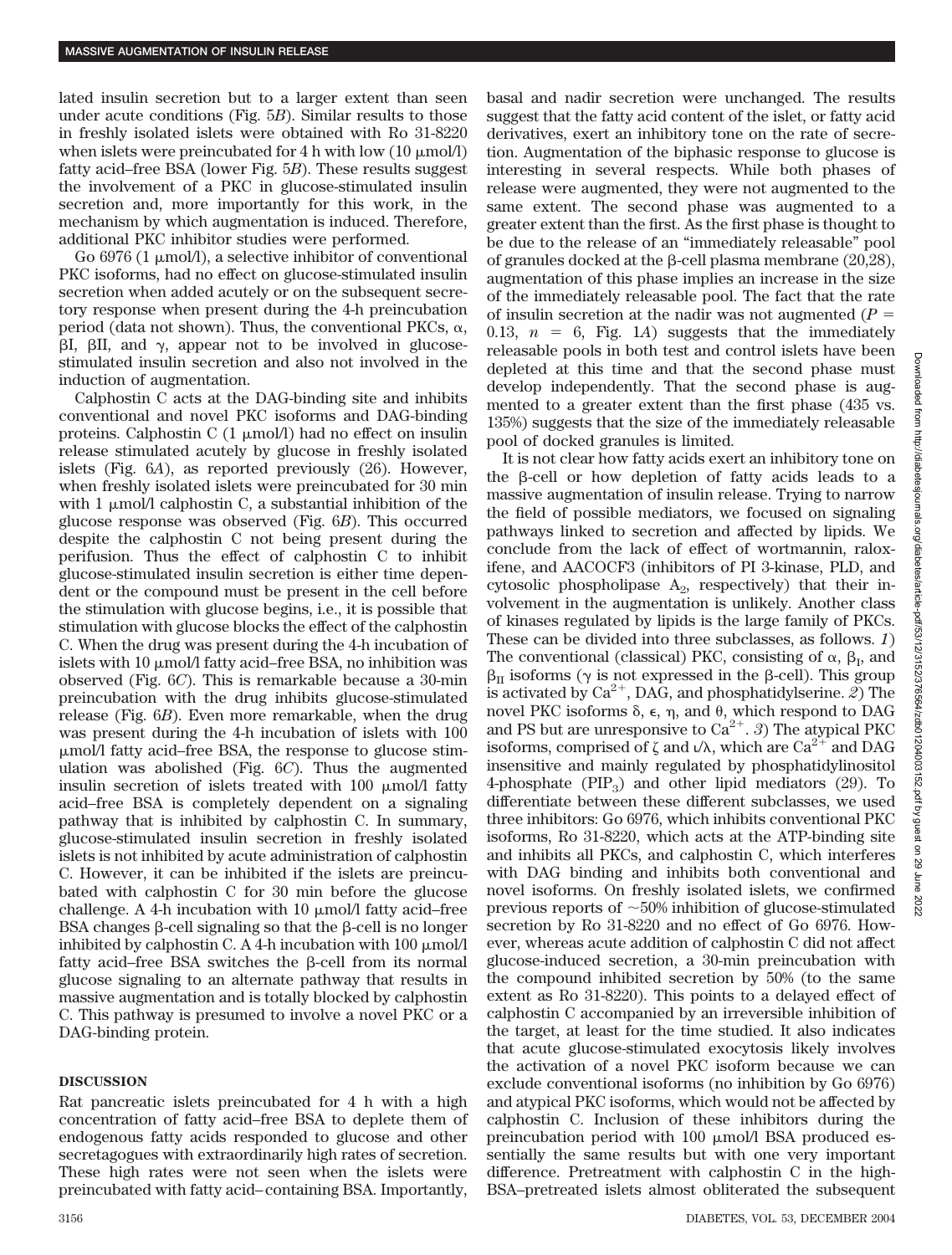

**FIG. 6.** *A***: The effect of 1 mol/l calphostin C on the insulin secretory response of freshly isolated rat islets to 16.7 mmol/l glucose. The islets were perifused with KRBH buffer containing 2.8 mmol/l glucose for 40 min before sampling was started. At 5 min the perifusate was changed to KRBH buffer containing 16.7 mmol/l glucose with or without calphostin C. , control islets; , calphostin C–treated islets. Results are**  $m$ eans  $\pm$  **SEM,**  $n = 4$ .  $B$ : The effect of preincubation with calphostin C **on the insulin secretory response of freshly isolated rat islets to 16.7 mmol/l glucose. The islets were preincubated with KRBH buffer containing 2.8 mmol/l glucose with or without 1 mol/l calphostin C for 30 min before transfer to the perifusion chambers. After a 20-min preperifusion at 2.8 mmol/l glucose, sampling was started. At 6 min the perifusate was changed to KRBH buffer containing 16.7 mmol/l glucose.**  $\blacksquare$ , control islets;  $\Box$ , calphostin C-treated islets. Results are means  $\pm$ **SEM,**  $n = 4$ . *C*: The effect of calphostin C on the insulin secretory **response to 16.7 mmol/l glucose by isolated rat islets that had been** preincubated for 4 h in RPMI medium containing 10  $\mu$ mol/l fatty **acid–free BSA and 5.6 mmol/l glucose in the absence (**f**) or presence (**-**) of 1 mol/l calphostin C and for 4 h in RPMI medium containing 100 mol/l fatty acid–free BSA and 5.6 mmol/l glucose in the absence** (<sup>O</sup>) or presence (○) of 1  $\mu$ mol/l calphostin C. Following the preincu**bation, the islets were perifused with KRBH buffer containing 10**

glucose-stimulated secretion  $(\sim)5\%$  inhibition), while hardly affecting secretion in the low-BSA–pretreated control group. This is in contrast to Ro 31-8220, which reduced secretion in low- and high-BSA–pretreated islets, albeit its efficiency was increased in the latter. There are two possible explanations: *1*) pretreatment with high BSA changes the  $\beta$ -cell signaling to increase the input of a novel PKC isoform to more efficiently stimulate subsequent secretion and *2*) the greater inhibition of secretion in the presence of calphostin C compared with Ro 31-8220 is due to a change in  $\beta$ -cell signaling but now to the activation of an additional signaling molecule. A likely candidate would be a DAG-binding protein, such as Munc13, that is not subject to inhibition by Ro 31-8220. In chromaffin cells, overexpression of Munc13 enhances both the rapid and sustained phases of  $Ca^{2+}$ -stimulated exocytosis (30). Furthermore, in the B-cell, overexpression of Munc13 also amplifies insulin secretion (31).

Supportive evidence for the involvement of a PKC or DAG-binding protein lies in the fact that the augmentation induced by high BSA pretreatment is a memory effect that persists for at least 90 min after reversal to low BSA concentrations. This is reminiscent of time-dependent potentiation (TDP), which, in addition to being induced by glucose, can be induced by phorbol-12-myristate-13-acetate (PMA) (32), a compound that activates PKC isoforms and DAG-binding proteins (33). The fact that the augmentation induced by treatment with fatty acid–free BSA occurs in rat islets and not in mouse islets is also reminiscent of the finding that TDP can be induced in rat but not in mouse islets (34,35). Thus some part of the augmentation may rely on mechanisms similar to those underlying TDP.

It remains to be determined how depletion of fatty acids in the  $\beta$ -cell leads to increased activity of these isoforms or of DAG-binding proteins and the augmentation of secretion. One possibility is that depletion of fatty acids leads to an increased breakdown of triglycerides in the cell in an attempt to replace the fatty acids lost and that this results in an increased flux of potential messenger molecules. It might also be that the loss of fatty acid(s) from the cell (palmitate being the major form in the  $\beta$ -cell) would result in lipid remodeling and the appearance of novel fatty acid derivatives with increased activity relative to the derivatives of palmitate. This, for example, might lead to novel forms of DAG with increased potency on PKC or DAGbinding proteins.

Despite our lack of knowledge of the biochemical mechanisms involved, the augmentation of secretion by  $100 \mu$ mol/l fatty acid–free BSA can be ascribed to an effect on the docked granules. The prompt increase and augmentation of the rate of insulin secretion during the first phase in response to glucose indicates that the size of the immediately releasable pool has been increased. The size of this pool and of the first phase of release are thought to be due to a rate-limiting step that converts granules in a readily releasable pool to an immediately releasable pool, a pool that has a limit to the number of granules contained

**mol/l fatty acid–free BSA and 2.8 mmol/l glucose for 20 min (the equilibration period). At 6 min the perifusate was changed to KRBH buffer containing 16.7 mmol/l glucose and 10 mol/l fatty acid–free** BSA. Results are means  $\pm$  SEM,  $n = 4$ . IRI, immunoreactive insulin.